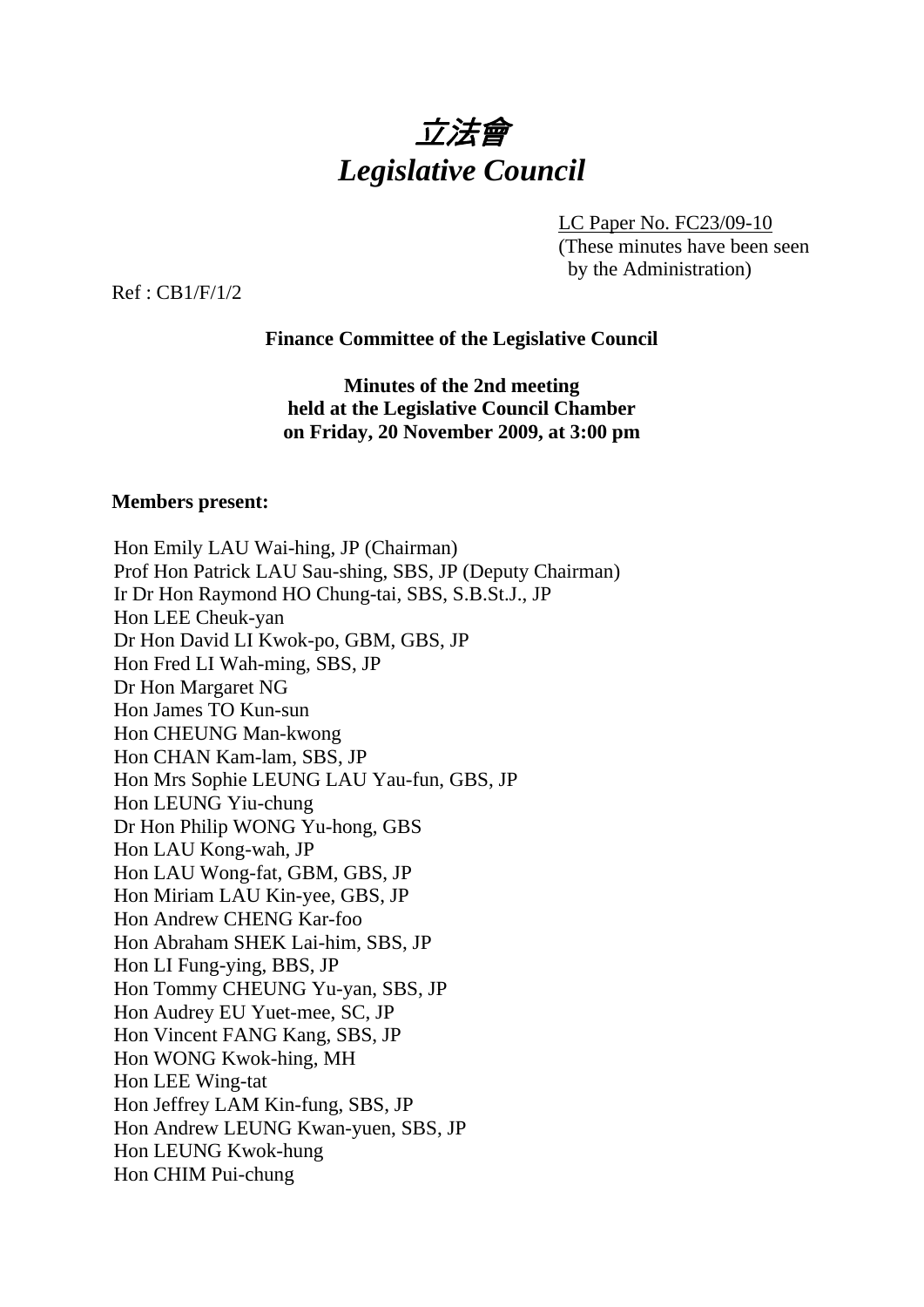Hon KAM Nai-wai, MH Hon Cyd HO Sau-lan Hon Starry LEE Wai-king Dr Hon LAM Tai-fai, BBS, JP Hon CHAN Hak-kan Hon Paul CHAN Mo-po, MH, JP Hon CHAN Kin-por, JP Hon Tanya CHAN Dr Hon Priscilla LEUNG Mei-fun Hon CHEUNG Kwok-che Hon WONG Sing-chi Hon WONG Kwok-kin, BBS Hon IP Wai-ming, MH Hon IP Kwok-him, GBS, JP Hon Mrs Regina IP LAU Suk-yee, GBS, JP Dr Hon PAN Pey-chyou Dr Hon Samson TAM Wai-ho, JP

## **Members absent:**

Hon Albert HO Chun-yan Hon WONG Yung-kan, SBS, JP Hon Timothy FOK Tsun-ting, GBS, JP Hon TAM Yiu-chung, GBS, JP Hon Albert CHAN Wai-yip Hon Frederick FUNG Kin-kee, SBS, JP Dr Hon Joseph LEE Kok-long, SBS, JP Hon Alan LEONG Kah-kit, SC Hon CHEUNG Hok-ming, GBS, JP Hon WONG Ting-kwong, BBS, JP Hon Ronny TONG Ka-wah, SC Dr Hon LEUNG Ka-lau Hon WONG Yuk-man Hon Paul TSE Wai-chun

# **Public officers attending:**

| Ms Julia LEUNG Fung-yee, JP | Acting Secretary for Financial Services and |
|-----------------------------|---------------------------------------------|
|                             | the Treasury                                |
| Mr Stanley YING, JP         | Permanent Secretary for Financial Services  |
|                             | and the Treasury (Treasury)                 |
| Ms Bernadette LINN, JP      | Deputy Secretary for Financial Services and |
|                             | the Treasury (Treasury)1                    |